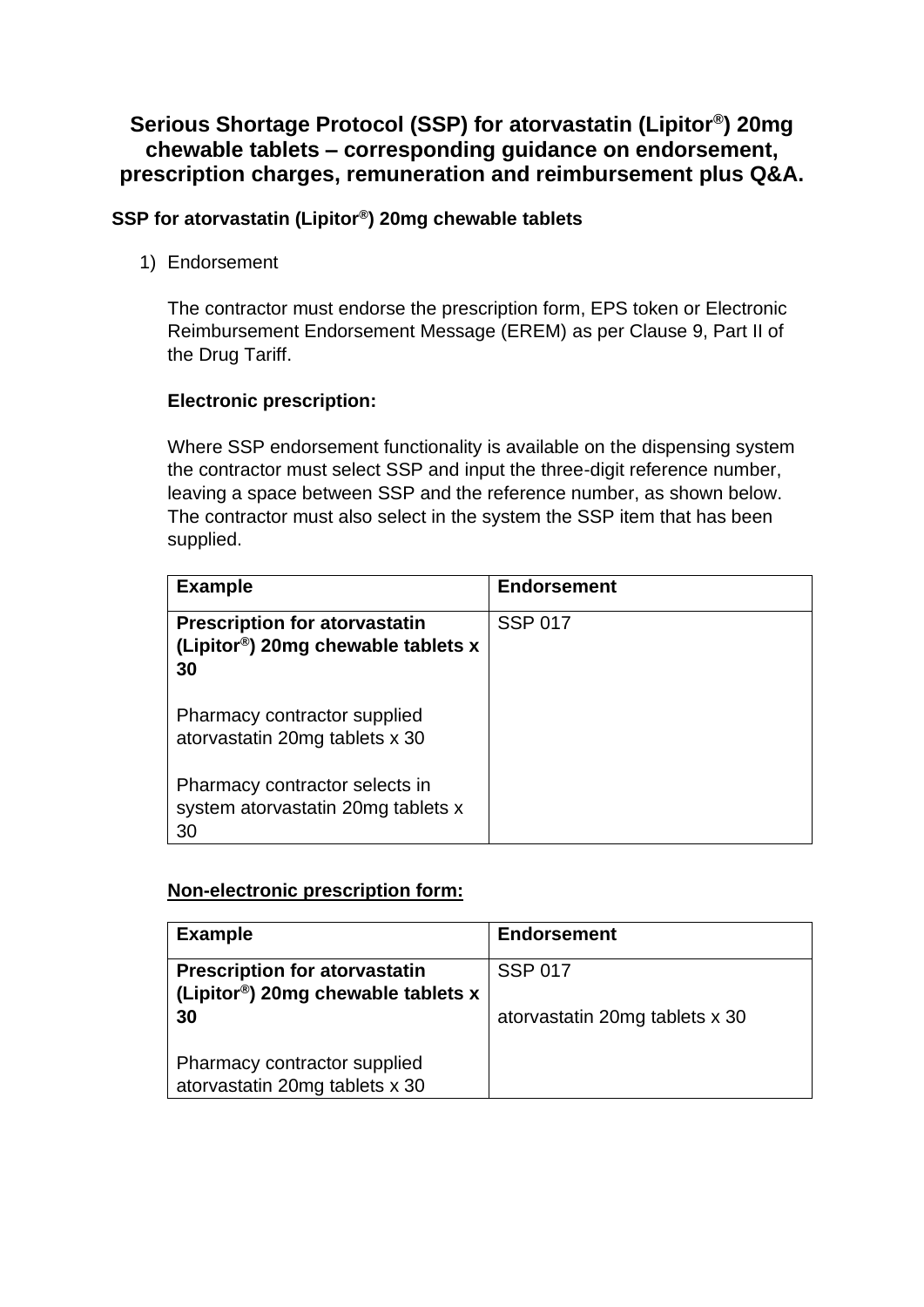2) Prescription charges

Pharmacy contractors must take one prescription levy. Only one prescription charge will be applicable for patients who are not exempt from prescription charges.

3) Remuneration

Supply in accordance with the SSP will result in the following fees being paid to the contactor:

- One Single Activity Fee (£1.29)
- One SSP fee (£5.35)
- 4) Reimbursement

The supplied product in accordance with this SSP will be reimbursed as if it was dispensed against a prescription, i.e. in this instance contractors will be reimbursed the Part VIIIA reimbursement price for the atorvastatin 20mg tablets. The reimbursement price will account for VAT payment.

# **Q&A**

### **Will the SSPs apply to cross-border prescriptions?**

Yes. Patients from Scotland, Wales or Northern Ireland who present their prescriptions for atorvastatin (Lipitor®) 20mg chewable tablets in England are eligible to receive an alternative supply under the terms of the SSP (only where pharmacists consider it appropriate to do so using their professional judgement).

### **Does the SSPs apply to private prescriptions?**

Yes. The scope of an SSP applies to valid prescriptions that meets the requirements of the Human Medicine Regulations 2012, so it would cover both NHS and private prescriptions, unless where it stated otherwise on the SSP itself.

#### **Will prescription charges apply under an SSP?**

Yes, patients who are not exempt from prescription charges would continue to pay for this as usual. The only circumstance in which patients would not have to pay for a prescription charge is where an SSP recommends a lower quantity to be supplied. Please note that the SSP for atorvastatin (Lipitor®) 20mg chewable tablets does not recommend a lower quantity to be supplied, so patients will continue to pay prescription charges (unless they are already exempt). For more information please see the above guidance.

#### **Can pharmacists use their professional judgement to supply an alternative atorvastatin product to patients that is not listed in the SSP e.g. dispersible tablets/ unlicensed/ special products?**